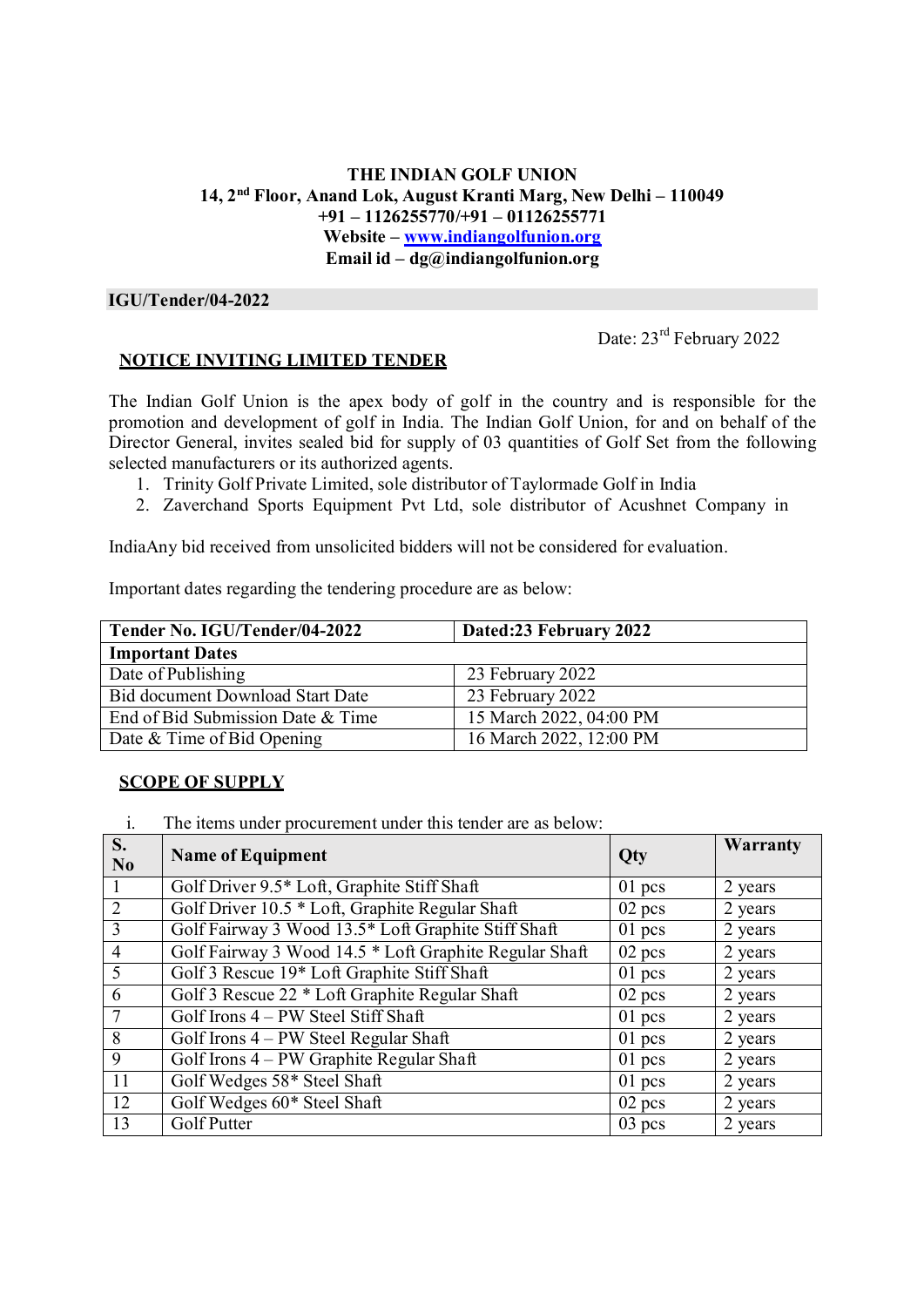| $\mathbf{v}$<br>N <sub>0</sub> | <b>Name of Equipment</b> | Qty      | Warranty |
|--------------------------------|--------------------------|----------|----------|
|                                | Golf Stand Bag           | $03$ pcs | vears    |

- ii. **Warranty Terms**: The warranty shall remain valid for Two (02) year after the goods have been delivered at the final destination and accepted by the Purchaser/Consignee.
- iii. **Delivery Terms**: Stores are required to be delivered and installed at the consignee's site within 60 days from the date of issue of award letter. Time is essence of Contract. The bidders may please note that goods are to be delivered to the consignee latest within the date specified. Date of delivery at Consignee site will be considered as the actual date of delivery.

Customs Duty Exemption Certificate (CDEC) for imported sports goods/equipment as per Performa Invoice submitted in the tender will be provided by Sports Authority of India as per Govt. Of India Notification No. 146/94-Customs dated 13.07.1994 read with Notification No. 5/2010-Customs dated 19.01.2010, amended from time to time.

## **iv. Consignee Location and Address:**

- 1. Delhi 14,  $2<sup>nd</sup>$  Floor, Anand Lok, August Kranti Marg, New Delhi 110049
- v. **Payment Terms**: Payment shall be made subject to recoveries, if any, by way of liquidated damages or any other charges as per terms & conditions of contract in the following manner:

Payment shall be made in Indian Rupees as specified in the contract in the following manner:

Hundred percent (100%) payment of the contract price subject to recoveries / liquidated damages/shortages etc., if any, shall be paid on receipt of goods in good condition (including installation & commissioning) and upon submission of the following documents:

- a) Supplier's invoice showing contract number, goods description, quantity, unit price and total amount.
- b) Inspection & Acceptance Certificate, in original issued by the authorized representative of the consignee.
- c) Packing list identifying contents of each package.

# **DOCUMENTS TO BE SUBMITTED**

The following documents are to be submitted along with the bid/ response to this tender. Non submission of the same may lead to Disqualification of the bidder.

1. Tender Submission form as per Annexure I.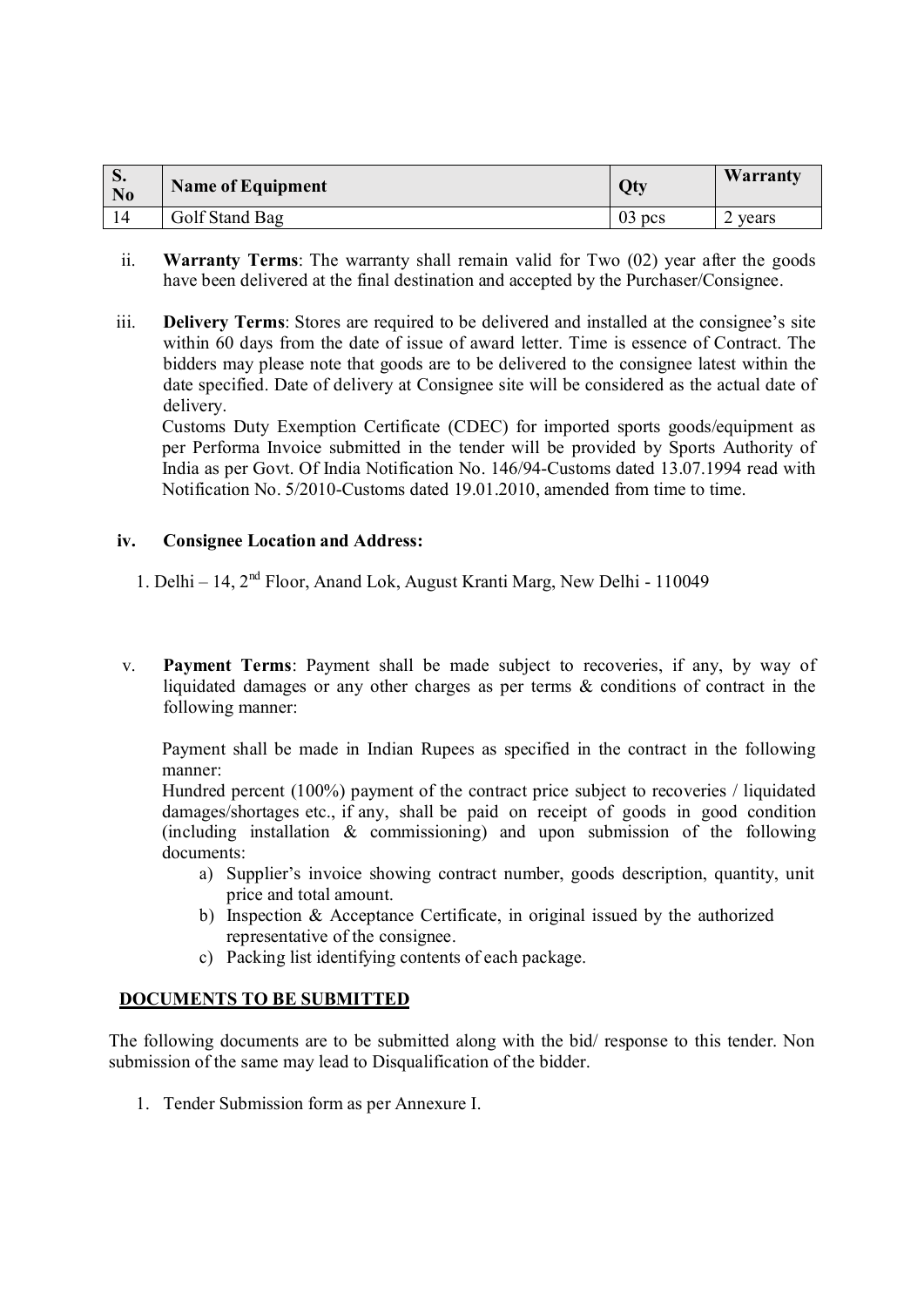- 2. The Bidder must be a Manufacturer or its authorized agent. If the bidder is an authorised agent, they should submit Manufacturer authorization as per Annexure II.
- 3. Catalogues and details of offered product.
- 4. Price Bid as per Annexure III.

NOTE: -Price of each item should be quoted separately

# **MODE OF EVALUATION**

- 1. The bidders are required to quote for all items as mentioned in 2 above. Noncompliance to the same will be treated as disqualification.
- 2. The comparison of the Bids which technically suits the requirement of the purchaser will be considered for ranking purpose. Ranking shall be carried out on Delivery on DDP basis at Consignee Site basis, inclusive of applicable taxes, duties, incidental services for all items as mentioned in 2 above.
- 3. The Contract shall be awarded to the responsive Bidder(s) who is overall lowest after considering the price quoted for all the items in the tender (with quantity for each item as per 2 above).

The Purchaser reserves the right to cancel the bidding process and reject all bids at any time prior to award of contract, without incurring any liability, whatsoever to the affected bidder or bidders.

#### **PERFORMANCE SECURITY**

- 1. As security for the due performance, observance and fulfilment of all obligations, terms, conditions, representations, warranties and covenants of the Supplier under the Bidding documents, the Supplier shall furnish within 10 (10) days from date of the issue of Notification of Award by the Purchaser, the Supplier, shall furnish performance security to the Purchaser for an amount equal to three percent (3%) of the total value of the contract, valid up to sixty days after warranty period /shelf life period from the date of acceptance of the goods by the consignee.
- 2. The Performance security shall be denominated in Indian Rupees or in the currency of the contract in any one of the forms namely Account Payee Demand Draft or Fixed Deposit Receipt drawn from any Scheduled bank in India or Bank Guarantee issued by a Scheduled bank in India, in the prescribed form as provided in Section VIII (B) of this document in favour of the Purchaser.
- 3. In the event of any amendment issued to the contract, regarding extension of Delivery Period, the supplier shall, within five (05) days of issue of the amendment, furnish the corresponding amendment to the Performance Security (as necessary), rendering the same valid in all respects in terms of the contract, as amended.
- 4. The Purchaser will release the Performance Security without any interest to the supplier on completion of the supplier's all contractual obligations including the warranty obligations subject to adjustment of all amounts/losses/damages/recoveries/penalties payable to the Purchaser and claims of Purchaser, there from.
- 5. Without prejudice to its other rights and remedies under any contract, law or equity (including without limitation Purchaser's right to terminate the Agreement for breach),
- 6. Purchaser shall be entitled to forfeit/invoke or otherwise adjust the Performance Security without notice to the Supplier, if the Supplier fails to perform or commits breach of any of its obligations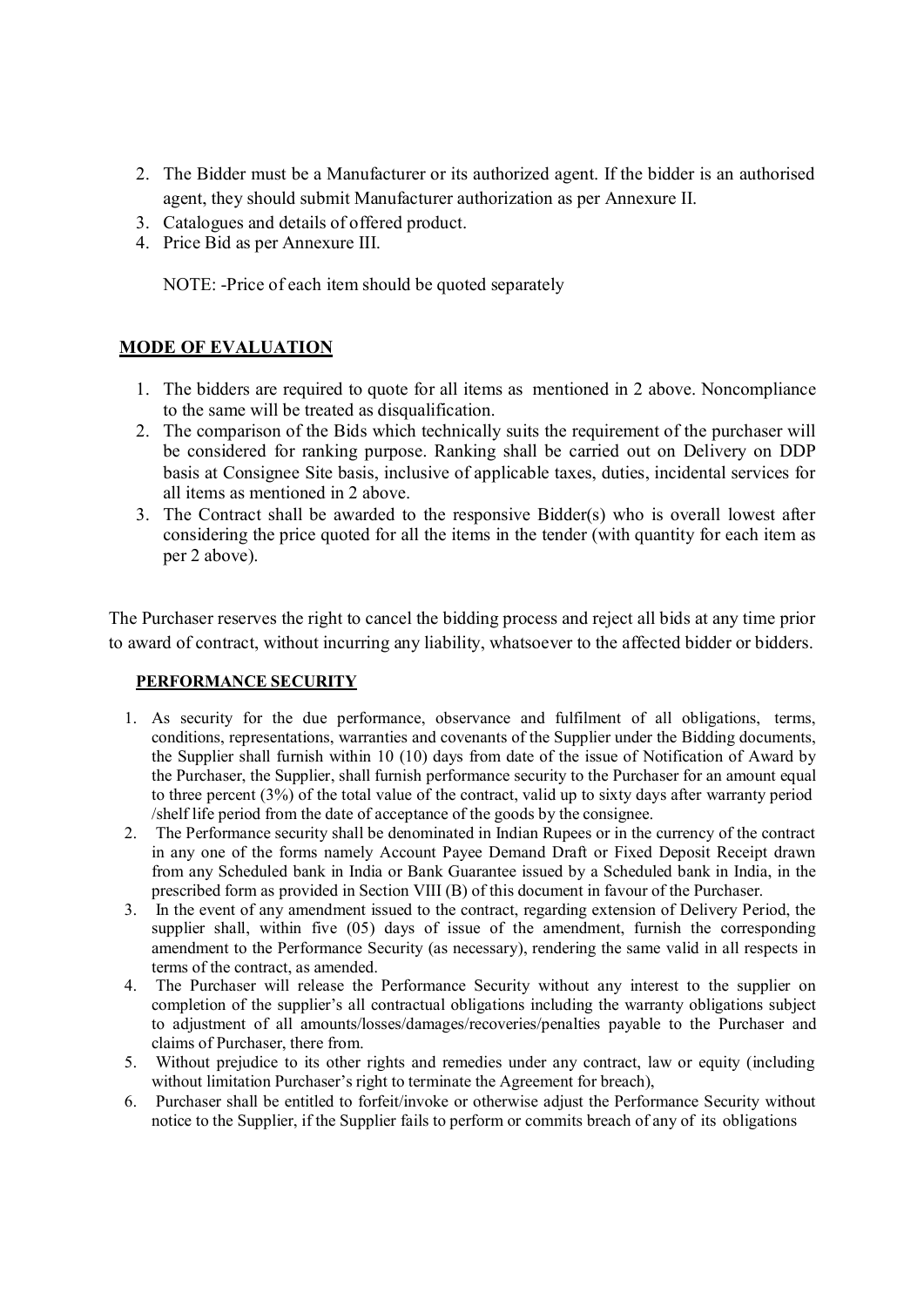or the terms and conditions of the Bidding Documents. For the avoidance of doubt, Purchaser may draw from the Performance Securities any costs, expenses, losses, damages or compensation arising out of any such breach/damage or failure.

#### **6.0.MODE OF SUBMISSION**

The bids from the bidder should be in English and should consist of the documents stated above are to be submitted in password protected compressed folders at  $\frac{dg(\vec{a})$  indiangolfunion.org before due date of submission,

The password of the bid document Proposal shall not be mentioned anywhere in the email.

The password shall be required on the date of opening of Proposal which shall be communicated separately by the Applicants via email/Phone.

The Bidding Documents are not transferable.

**Maj Gen Bibhuti Bhushan (Retd) Director General The Indian Golf Union**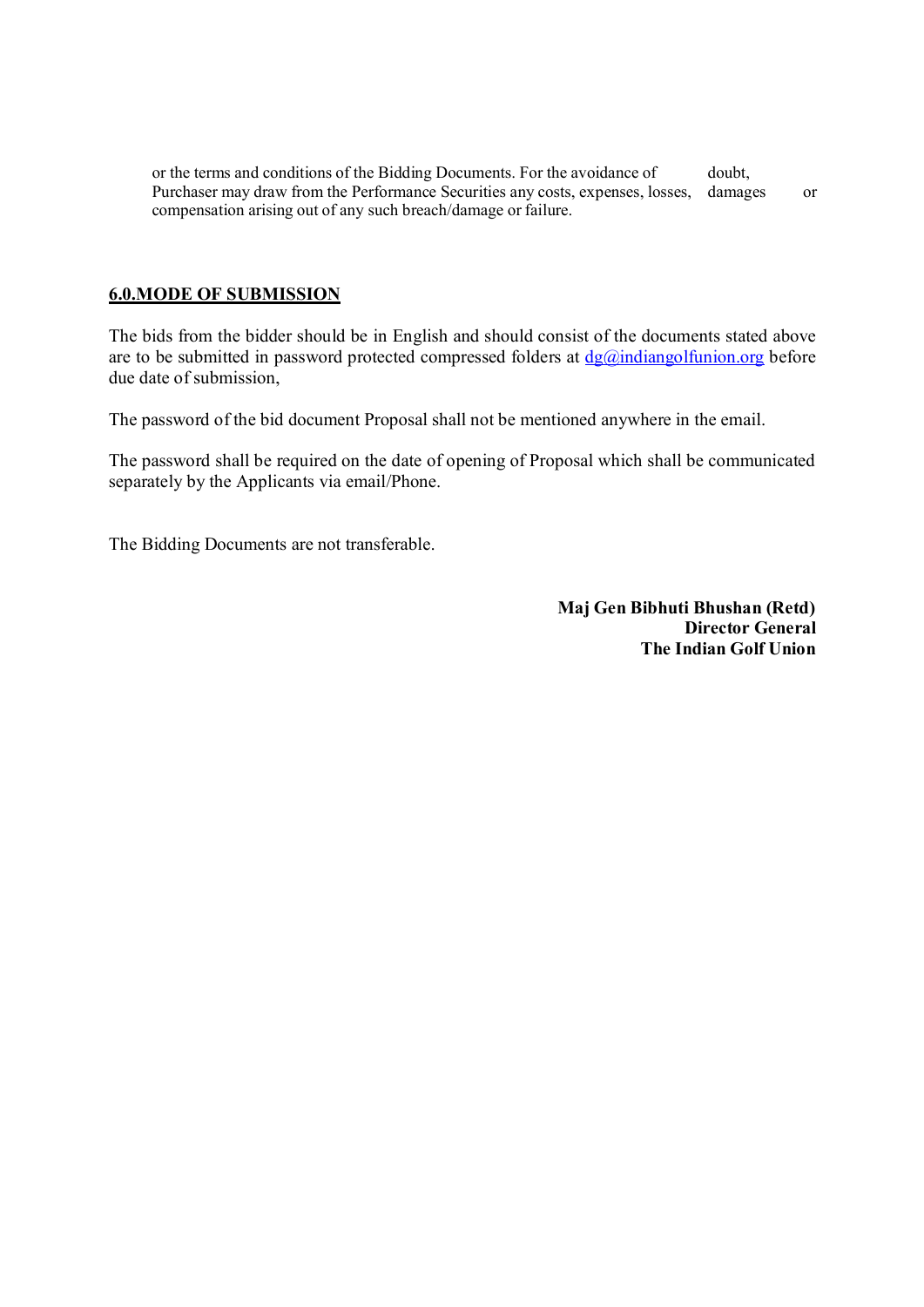#### **Annexure – I BID SUBMISSION FORM**

**Date** 

To Director General The Indian Golf Union 14, Anand Lok,  $2<sup>nd</sup>$  Floor, August Kranti Marg, New Delhi – 110049 Email: dg@indinagolfunion.org

Ref: Your Bidding Document No. dated

We, the undersigned have examined the above-mentioned Bidding Document, including amendment/corrigendum No. , dated (*if any*), the receipt of which is hereby confirmed. We now offer to supply and deliver the equipment mentioned herein in conformity with your above referred document for the sum as shown in the price schedule(s), attached herewith and made part of this Bid.

We further confirm that, if our Bid is accepted, we shall provide you with a performance security of required amount for due performance of the contract.

We agree to keep our Bid valid for acceptance for 90 days or for subsequently extended period, if any, agreed to by us. We also accordingly confirm to abide by this Bid up to the aforesaid period and this Bid may be accepted any time before the expiry of the aforesaid period. We further confirm that, until a formal contract is executed, this Bid read with your written acceptance thereof within the aforesaid period shall constitute a binding contract between us.

We further understand that you are not bound to accept our Bid, you may receive against your above-referred Bid Reference.

We undertake that the rates quoted for supply of said Items/Items by the firm are not higher than the rate of the item supplied by the firm in any other Government Organisation/Institutions/PSU etc.

We confirm that we do not stand deregistered/banned/blacklisted by any Govt. Authorities in India.

We confirm that we fully agree to the terms and conditions specified in above mentioned Bidding Document, including amendment/ corrigendum if any

[*Signature with date, name and designation*]

Duly authorised to sign Bid for and on behalf of Messrs

[*Name & address of the manufacturers*]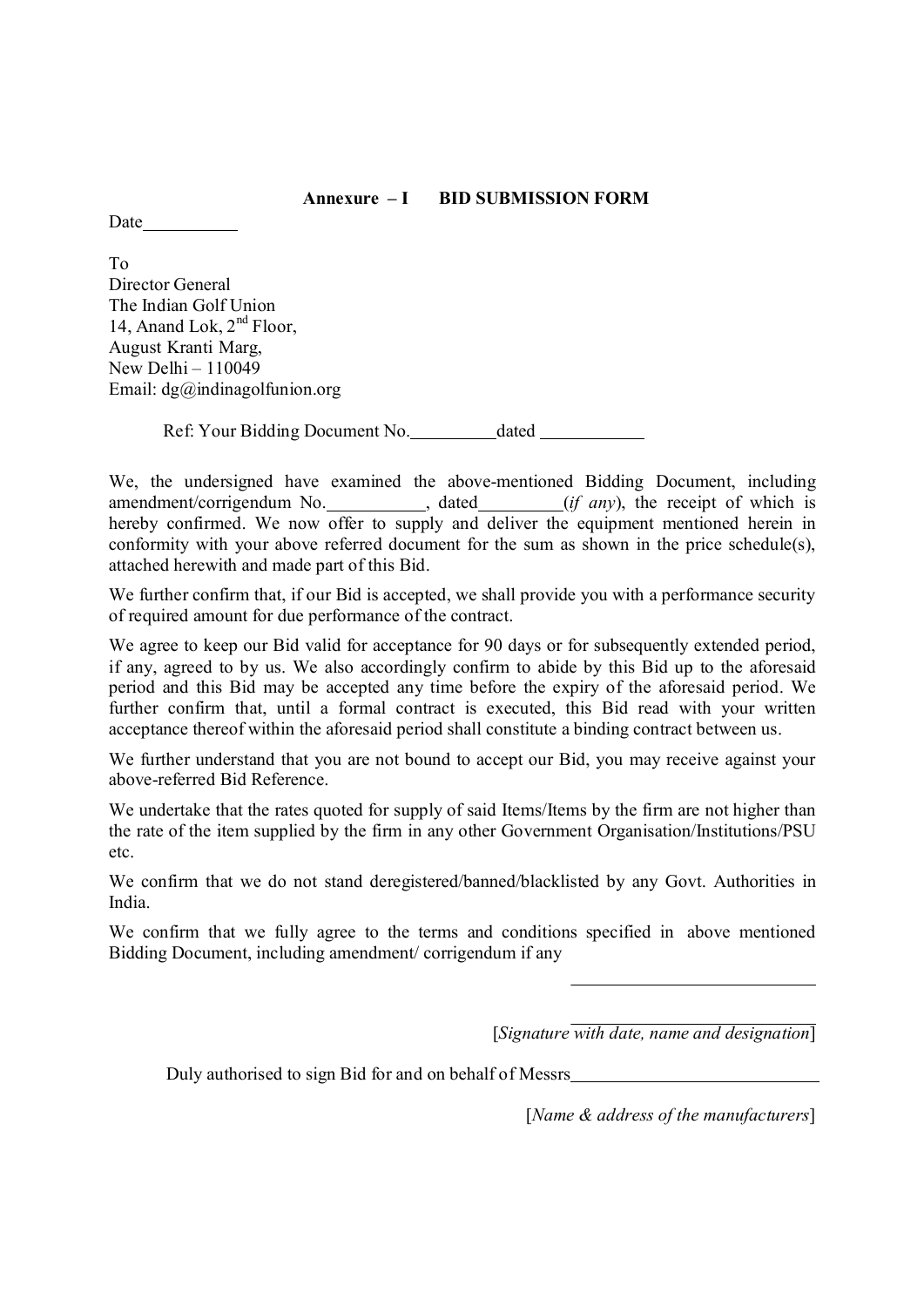#### **Annexure – II MANUFACTURER'S AUTHORISATION FORM**

To

Director General The Indian Golf Union 14, Anand Lok,  $2<sup>nd</sup>$  Floor, August Kranti Marg, New Delhi –  $110049$ Email: dg@indinagolfunion.org

Dear Sirs,

Ref. Your Bidding Reference No *diama in the Ref. Your Bidding Reference No* We, <u>the contracturers</u> who are proven and reputable manufacturers We, who are proven and reputable manufacturers of the goods offered in the Bid) having factories at hereby authorise factories at the state of the agent) to submit a Bid process the messes authorise authorise the state of the agent) to submit a Bid process the state of the agent) to submit a Bid process the state of the agent) to submit Messrs (*name and address of the agent*) to submit a Bid, process the same further and enter into a contract with you against your requirement as contained in the above referred Bidding Documents for the above goods manufactured by us.

We further confirm that no supplier or firm or individual other than Messrs. (*name and address of the above agent*) is authorised to submit a Bid, process the same further and enter into a contract with you against your requirement as contained in the above referred Bidding Documents for the above goods manufactured by us.

We also hereby extend our full warranty of two year from acceptance of goods by Purchaser

Yours faithfully,

[*Signature with date, name and designation*]

for and on behalf of Messrs

[*Name & address of the manufacturers*]

Note : 1. This letter of authorisation should be on the letter head of the manufacturing firm and should be signed by a person competent and having the power of attorney to legally bind the manufacturer.

2. Original letter may be enclosed.